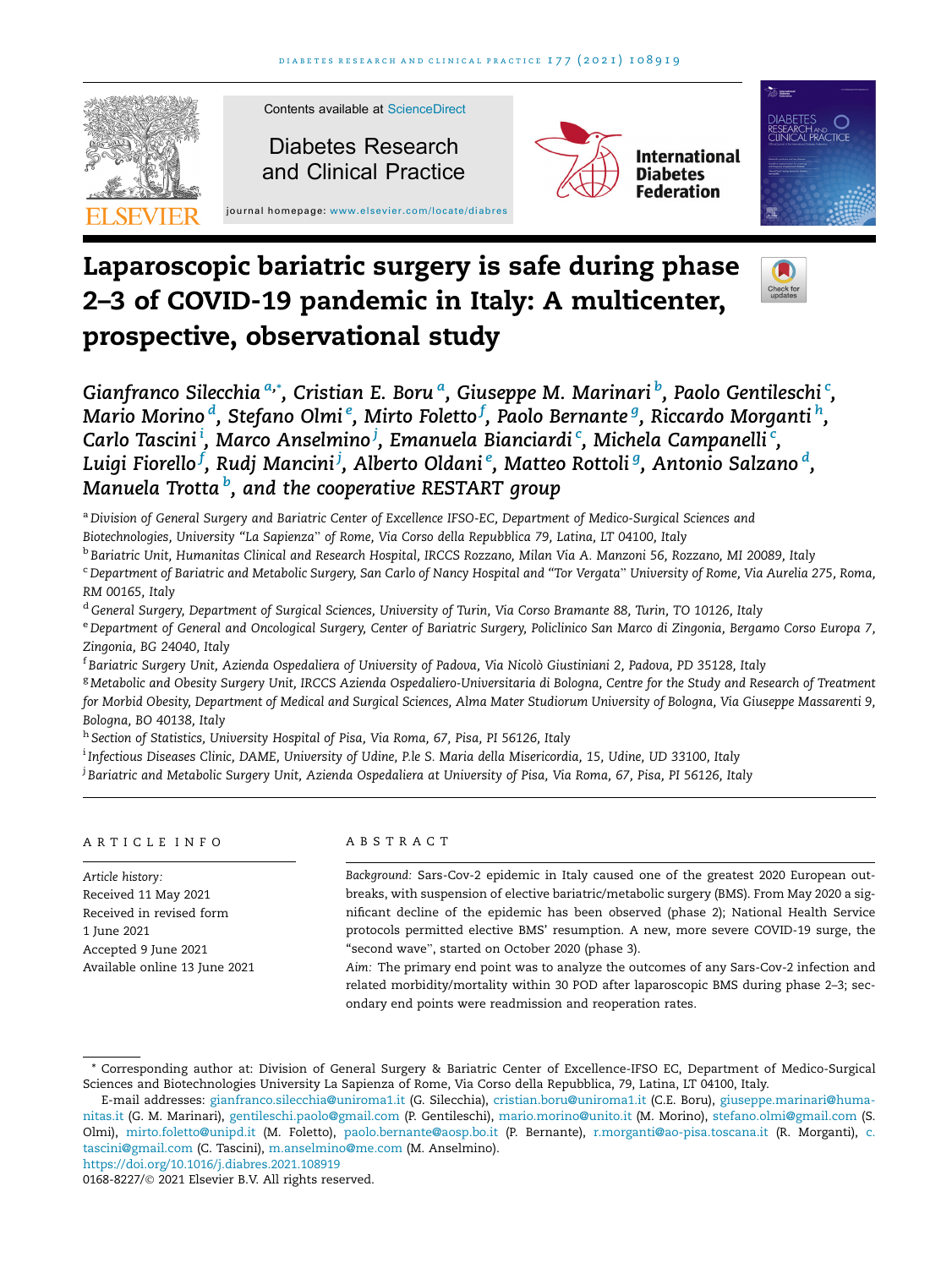<span id="page-1-0"></span>108920 **DIABETES RESEARCH AND CLINICAL PRACTICE** 177 (2021) 108919

Keywords: Bariatric/metabolic surgery Safety Phase 23 COVID-19 pandemic Guidelines Protocols Sars-Cov-2 infection

Methods: Study design prospective, multicenter, observational.

Setting: Eight Italian high-volume bariatric centers. All patients undergoing BMS from July 2020 through January 2021 were enrolled according to the following criteria: no Sars-Cov-2 infection; primary procedures; no concomitant procedure; age > 18 < 60 years; compensated comorbidities; informed consent including COVID-19 addendum; adherence to specific admission, in-hospital and follow-up protocols. Data were collected in a prospective database. Patients undergone BMS during July-December 2019 were considered a control group.

Results: 1258 patients were enrolled and compared with 1451 operated on in 2019, with no differences for demographics, complications, readmission, and reintervention rates. Eight patients (06%) tested positive for Sars-Cov-2 infection after discharge, as well as and 15 healthcare professionals, with no related complications or mortality.

Conclusions: Introduction of strict COVID-19 protocols concerning the protection of patients and health-care professionals guaranteed a safe resumption of elective BMS in Italy. The safety profile was, also, maintained during the second wave of outbreak, thus allowing access to a cure for the obese population.

2021 Elsevier B.V. All rights reserved.

## 1. Introduction

A temporary suspension of the bariatric surgical programs all over the world was one of the immediate consequences of the Sars-Cov-2 virus generated pandemics, especially in Italy, the first European country seriously affected by the Coronavirus disease 2019 (COVID-19). The first indigenous person-toperson Sars-Cov-2 transmission in Italy was reported on February 2nd, and by March 3rd, 2020 all elective bariatric and metabolic surgical procedures (BMS) were suspended. Due to the rapid spread and the aggressive nature of the virus it was considered safer to postpone all elective surgical procedures, in order to preserve the resources and significantly curb the viral transmission/circulation [\[1\].](#page-6-0) BMS is a highly demanding resource field, both human and logistics, involving activities at high risk of transmission, such as airway management [\[2\].](#page-6-0) One year later more than 3,900,000 coronavirus cases, and over 127,000 related deaths, have been registered in Italy [\(http://www.salute.gov.it/portale/home.html](http://www.salute.gov.it/portale/home.html)).

Obesity represents a chronic disease, a pro-coagulant and pro-inflammatory state which may increase the risk of thrombosis and exaggerated cytokines and oxidative stress

response [\[3\]](#page-6-0). The role of obesity during the outbreak has not been ignored, being independently associated with increased risk for intensive care unit (ICU) admission and intubation [\[4\]](#page-7-0). Obesity, an already recognized pandemic itself, being associated with a higher risk of infectious diseases, in particular of the respiratory tract [\[5,6\],](#page-7-0) plays an important role in a more serious outcomes from Sars-Cov-2 infection, with a higher risk of developing severe pneumonia, especially in men [\[7,8\]](#page-7-0). Furthermore, obesity is associated with, and responsible for, comorbid conditions that may represent an increased risk of unfavorable Sars-Cov-2 infection outcomes [\[9,10\].](#page-7-0)

So far, BMS represents the most effective treatment in obtaining a long-term meaningful weight loss [\[11\]](#page-7-0), and resolution of related comorbidities, including respiratory disorders [\[12–14\]](#page-7-0). Recent findings suggests that BMS is associated with a lower rate of mortality and hospital admission in patients with obesity who, afterwards become infected with SARS-CoV-2 [\[2,15\].](#page-6-0) In May 2020, a slight decrease of the pandemic was observed in Italy and a gradual and progressive decrease of the lockdown restrictions was started (phase 2), when the virus was supposed to be under control and protocols and regulations were guiding National Healthcare Sys-

| Table 1 - Participating centers to the study and regional location in Italy.                                                                                           |                   |  |  |
|------------------------------------------------------------------------------------------------------------------------------------------------------------------------|-------------------|--|--|
| Center                                                                                                                                                                 | Italian Region    |  |  |
| Division of General Surgery and Bariatric Center of Excellence IFSO-EC, Department of Medico-Surgical<br>Sciences and Biotecnologies, University "La Sapienza" of Rome | Central           |  |  |
| Bariatric Unit, Humanitas Clinical and Research Hospital, IRCCS Rozzano, Milan                                                                                         | North             |  |  |
| Department of Bariatric and Metabolic Surgery, San Carlo of Nancy Hospital & "Tor Vergata" University                                                                  | Central           |  |  |
| of Rome                                                                                                                                                                |                   |  |  |
| General Surgery, Department of Surgical Sciences, University of Turin                                                                                                  | North             |  |  |
| Department of General and Oncological Surgery, Center of Bariatric Surgery, Policlinico San Marco                                                                      | North             |  |  |
| di Zingonia, Bergamo                                                                                                                                                   |                   |  |  |
| Bariatric Surgery Unit, Azienda Ospedaliera of University of Padova                                                                                                    | North             |  |  |
| Bariatric & Metabolic Surgery Unit, Department of Medical and Surgical Sciences, Azienda Ospedaliera                                                                   | Central           |  |  |
| Universitaria Policlinico di Sant'Orsola Bologna                                                                                                                       |                   |  |  |
| Bariatric and Metabolic Surgery Unit, Azienda Ospedaliera at University of Pisa                                                                                        | Central Backspace |  |  |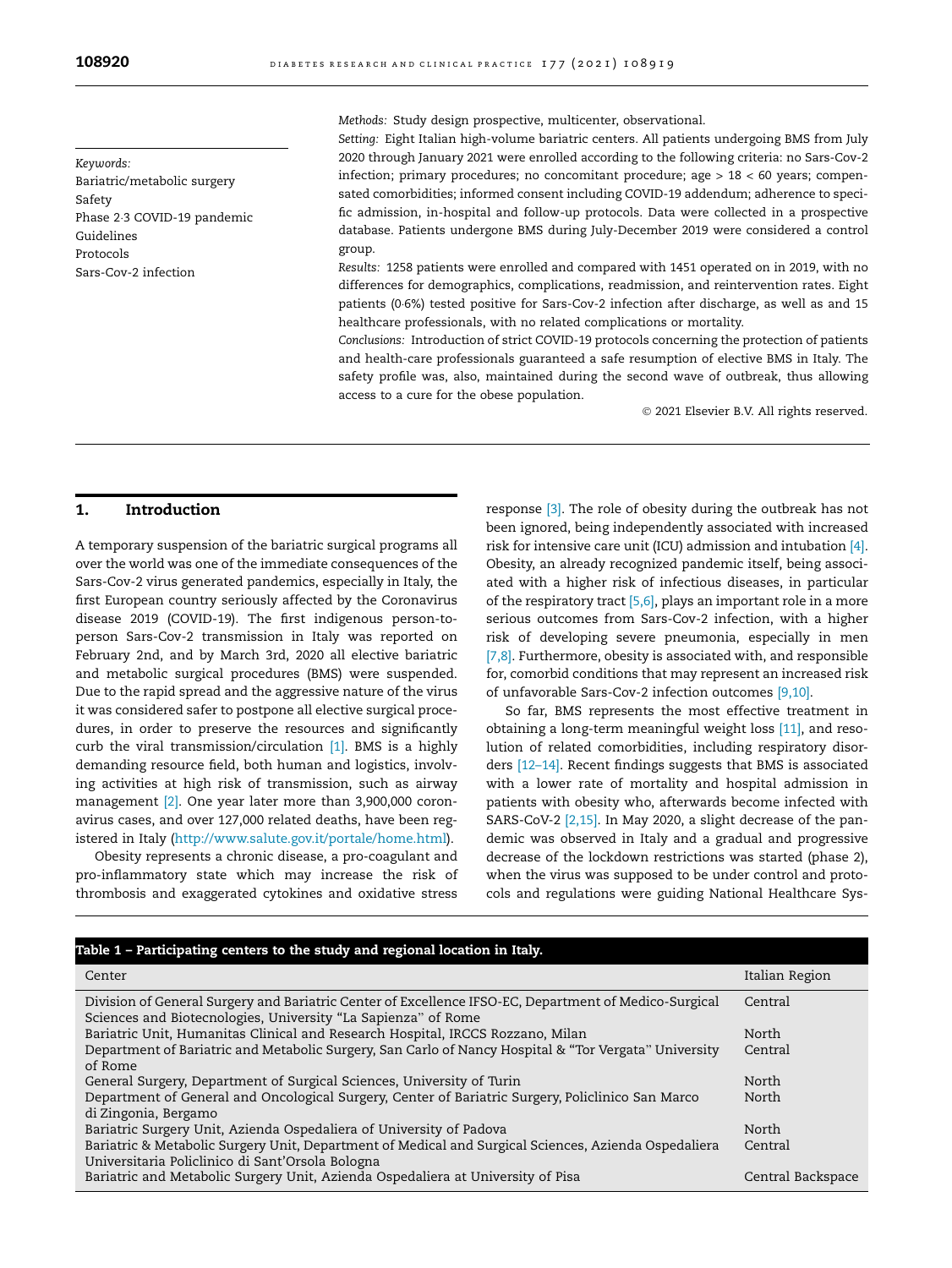<span id="page-2-0"></span>tem (SSN) in order to restart elective surgical practice, including BMS.

In a previous paper we reported the results of a multicenter retrospective study, evaluating the risk of infection during 840 BMS procedures, performed without specific precautions during January-February 2020 (when the circulation of the virus has been subsequently demonstrated) [\[16\].](#page-7-0) We found five infections (5.9 cases of 1000 inhabitants), two had mild symptoms requiring home treatment, and three were hospitalized for fever and dyspnea; none died, all made a full recovery. In the same group of patients, the rate of postoperative complications was similar in comparison to the rate recorded in patients undergoing BMS in the eight centers during the same period of 2019: 14 severe complications (Clavien-Dindo III-IV grade classification) [\[17\]](#page-7-0) vs. 12 grade III in 2019, showing a similar outcome ( $p = 0.701685$ ). With a view to a progressive and prudent restart of elective BMS, while fully respecting patient safety, the need for the curative surgery, and the prioritization criteria, an expert panel of bariatric surgeons and infectious disease specialists agreed on the criteria for patient selection, protocols, both in and out of hospital, to minimize the risk of Sars-Cov-2 infection in phase.

Unfortunately, in October 2020 a third phase of the pandemic started, with a new wave of infection spreading in Europe and Italy, forcing the selective closure of elective bariatric activity, for a temporary period (2–4 weeks) based on epidemiological data and the government's strategy.

Primary end point: Mortality and morbidity over 30 postoperative days (POD) from Sars-Cov-2 infection, in order to check the effectiveness of the hospitals' protocols in minimizing the risk of postoperative infection after elective BMS. Secondary end points: perioperative readmission rate (30 days), reoperations for any reason, and infection rate among healthcare professionals.

## 2. Methods

This was a multicenter, prospective, observational study carried out in eight Italian, SSN's high-volume bariatric centers [\(Table 1\)](#page-1-0). The study was conducted in accordance with the

principles of Good Clinical Practice, as well as with the study's protocol registered within clinicaltrials.gov (NCT04480034 Unique Protocol ID: 0008758/27.05.2020). The study was approved by the Local Ethical Committee (Lazio 2 Rome, Protocol no. 0104898/2020 of 26/06/2020) as well as by the local Boards and Ethical Committee of each participating center. The protocol respects the STROBE statement and checklist [\[18\]](#page-7-0) and did not change during the study's period: July 2020 – January 2021. Candidates were enrolled according to the following criteria: no previous Sars-Cov-2 infection; primary bariatric surgery; no concomitant procedure, excluding hiatal hernia repair; no previous major abdominal surgery; >18 < 60 years old; compensated comorbidities; BMI < 60 kg/ m<sup>2</sup>); laparoscopic standard bariatric procedure endorsed by Italian Society for Obesity Surgery (SICOB); estimated procedure duration < 120 min; official SICOB's surgical informed consent given, including COVID-19 and participation to the study addendums.

All the participating centers followed the standard recruitment, ambulatory (including telemedicine) and in-hospital, OR and after discharge protocols, updated to the national and regional guidelines [\[19,20,21\]](#page-7-0). Patients with obesity were considered eligible for surgery, maximizing equity of access and minimizing the harm from delayed access [\[22,23\]](#page-7-0).

## 3. Hospital admission, in-hospital and OR management and after discharge protocols

#### 3.1. Hospital admission protocol

The patient was checked 2–3 days before admission by telephone interview (Table 2), to rule out fever (threshold value > 37.5 °C/99.5°F), respiratory symptoms, vomiting, diarrhea, conjunctivitis, changes in smell or taste, osteoarticular pain, excessive fatigue, or contact in the previous two weeks with a confirmed case (clinical diagnosis - positive swab for Sars-Cov-2); a PCR/antigenic swab Sars-Cov-2 test was performed in all enrolled patients 24–48 h prior to hospital admission. The medical staff repeated the above interview on admission and the patient received and signed a specific

## Table 2 – Patients' COVID-19 questionnaire over the phone: preoperative (2 days before hospital admission) and postoperative (7th & 14th postoperative day and directly at the outpatient visit on the 30th).

Patients preoperative and postoperative COVID-19 survey

Preoperative (2 days before admission, over the phone)

During the 30 days prior to the surgery did you travel abroad or outside your region or were you exposed to people that travelled abroad/outside your region?

During the 30 days prior to the surgery were you exposed to people who were diagnosed with COVID-19? Yes/ no. How, how long?

During the 30 days prior to the surgery did you experience any symptoms concerning of COVID-19, including: respiratory symptoms, vomiting, diarrhea, conjunctivitis, changes in smell or taste, osteoarticular pain, excessive fatigue? Yes/ no. Which?

Postoperative (over the phone on the 7th & 14th postoperative day and direct on the 30th)

During the 7/14/30 days after the surgery did you experience any symptoms concerning of COVID-19, including: respiratory symptoms, vomiting, diarrhea, conjunctivitis, changes in smell or taste, osteoarticular pain, excessive fatigue? Yes/ no. Which?

During the 7/14/30 days after the surgery were you exposed to people who were diagnosed with COVID-19? Yes/ no. How? During the 7/14/30 days after the surgery were you diagnosed or hospitalized with COVID-19? Yes/ no. How?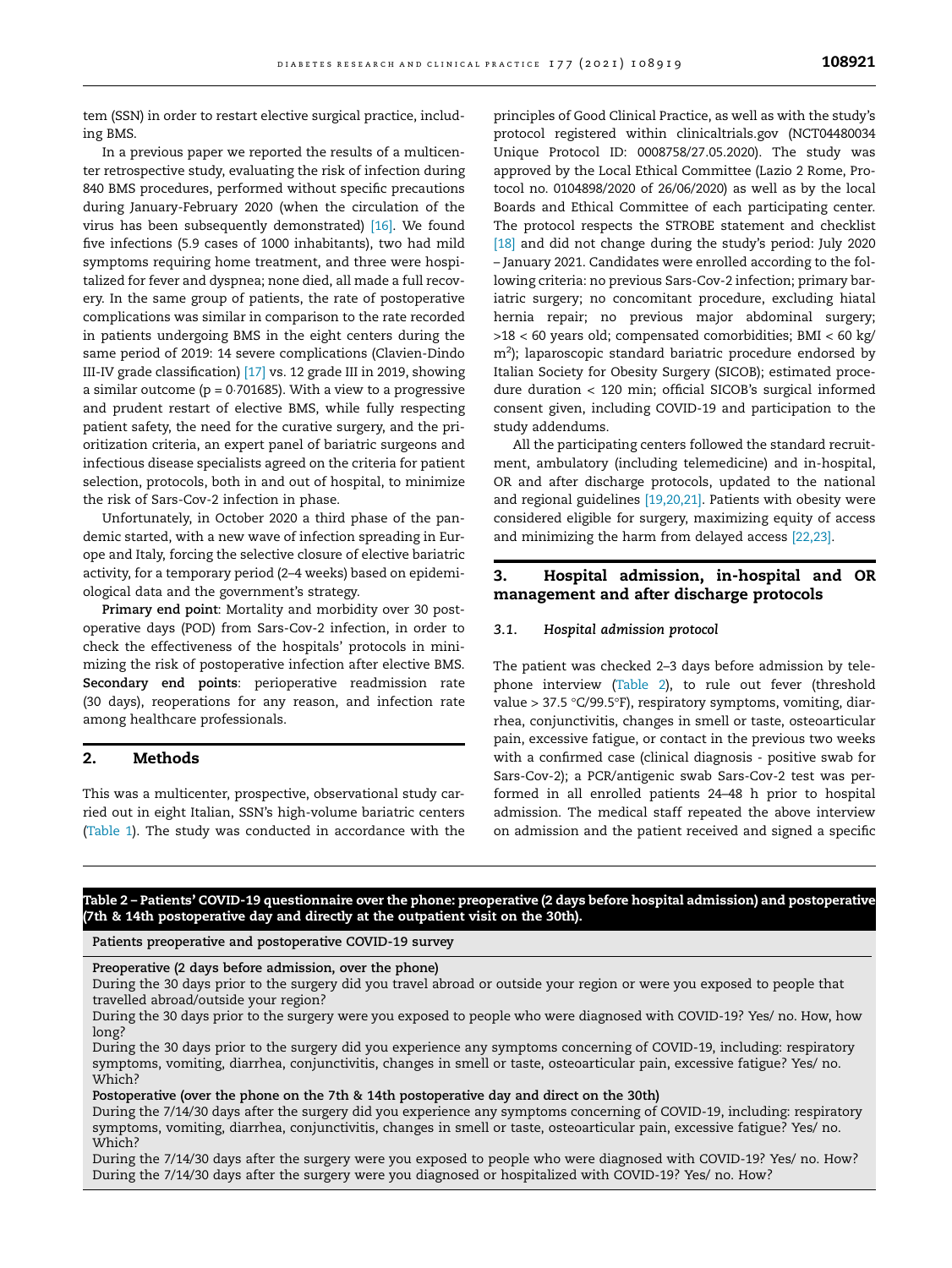COVID-19 consent, together with specific bariatric operation consent and participation in the study. Further screening before admission consisted of a chest X-ray or CT-scan, and blood analysis.

## 3.2. Operating Room (OR) protocol

Standard personal protective equipment (PPE) plus N95 masks for the surgeons, while for the anesthesiologists and nurses who managed the airways and gastric bougie positioning, the N99 mask was recommended, using face shields, singleuse waterproof gowns, and double gloves; restricted access in the OR; expert surgeons and anesthesiologists performed the procedures to minimize the OR occupation time; a smoke evacuator system was employed to avoid air-borne contamination; in the alternative, a filter was connected to the exsufflation system. A negative pressure in the OR was not mandatory, but it was crucial to allow enough time between consecutive cases for a change of air in the room. When the OR was used for intensive care during phase 1 of the pandemic, proper sanitization was a necessity.

#### 3.3. Management of in-hospital patients

No COVID-19 hospital/section was used for elective BMS; standard PPE for staff was mandatory; social distancing had to be respected even in the case of post-surgical mobilization; patients had to wear a surgical mask at all times. Each patient received a single room, however in the case of a larger ward being used, he/she was assigned a suitable space in compliance with social distancing regulations. ERAS (Enhanced Recovery After Surgery) protocol was used whenever possible. Where >48 h hospitalization was needed, Sars-Cov-2 tests were performed on discharge. No visitors were allowed. All caregivers were required to wear masks at all times. Policies were implemented to transfer COVID-19 patients to other facilities.

#### 3.4. After discharge

In the case of intra-hospital contact with Sars-Cov-2 positive patient or healthcare professional, 14 days self-quarantine after discharge was mandatory. After 7 and 14 POD patients received a follow-up phone call, with specific questions about COVID-19 ([Table 2](#page-2-0)) to quantify the number of symptomatic patients, who were tested and diagnosed with COVID-19. First outpatient visit was scheduled for the 30th POD, when the same data acquiring protocol was used.

#### 3.5. Patients and public involvement

Patients were not involved in designing the research questions, outcome measures, or interpretation or writing up of results of this study. Patients' representatives, in our ethics committee, were asked for comments on general comprehensibility. The patients' representatives of each participating hospital were informed about the study and its start. Results will be presented to patients and public as part of regular information events.

Table 3 – Demographics of the study participants; bariatric/ metabolic operation types and numbers; number of obese patients presenting comorbidities. Participants were enrolled July 15, 2020–January 31, 2021 (study group); control group was consisted of patients operated between July,1 2019–December 31, 2019.

| Factor                                                                       | 2019                                                              | 2020-21                                                          | <i>p</i> -value                           |
|------------------------------------------------------------------------------|-------------------------------------------------------------------|------------------------------------------------------------------|-------------------------------------------|
| N                                                                            | 1451                                                              | 1258                                                             |                                           |
| Age(y)<br>Height (m)<br>Weight (Kg)<br>BMI $(Kg/m2)$<br>Operation time (min) | 42.1(11)<br>1.66(0.09)<br>120.9 (20.4)<br>43.6(5.3)<br>60.3(19.4) | 42.7(10.5)<br>166 (0.09)<br>121.2(20.1)<br>43.6(5.4)<br>58.9(22) | 0.174<br>0.575<br>0.738<br>0.910<br>0.160 |
| Gender<br>Female<br>Male<br>Operation type                                   | 1012(69.7)<br>439 (30.3)                                          | 889 (70.7)<br>369 (29.3)                                         | 0.599<br>0.599                            |
| Sleeve gastrectomy<br>R-en-Y gastric bypass<br>OAGB/MGB<br>Comorbidity       | 1225 (84.4)<br>166 (11.4)<br>60 $(4.1)$<br>867 (59.7)             | 1109 (88.2)<br>97(7.7)<br>52 $(4.1)$<br>711 (56.5)               | 0.005<br>0.001<br>0.923<br>0.005          |

Information on patient demographics including age, sex, Body Mass Index (BMI) and co-morbidities, operation details such as the type and duration of BMS, were collected. Perioperative outcomes including length of stay, ICU admissions, Emergency Department (ED) visits, re-admissions, reoperation, complications, and mortality within 30 days were also analyzed. For the 2020 cohort, pre- and post-operative Sars-Cov-2 PCR testing results and the development of any related symptoms were included.

The Rt index, or the R number, describes the average number of secondary infections generated by an infected person on a certain date. It was used by the Italian Government to monitor the progression of the epidemic. A value of Rt above the threshold (Rt 1), even in presence of a low number of cases, was interpreted as an alarming sign of the escalating trend of the epidemic.

All data were collected from a prospectively maintained, online registry. In this prospective observational longitudinal study, categorical data were described by absolute and relative frequency, continuous data by mean, standard deviation and range. To compare qualitative and quantitative clinical/ anthropometric factors between the two groups of study (2019; 2020–21) z-test for two proportions and t-test (twotailed) were used, respectively. Significance was fixed at 0.05 and all analyses were carried out by SPSS v.27 software.

#### 4. Results

Elective laparoscopic BMS in the eight participating centers, was made up on a cohort of 1258 patients, vs. 1451 patients operated during June - December 2019, with no difference in demographics, complications, readmission, and reintervention rates (Table 3). Follow-up was completed in 100% of the cases for each center. No conversion to open surgery was encountered, with only one perioperative death registered, due to pulmonary thromboembolism (0.07%) in the study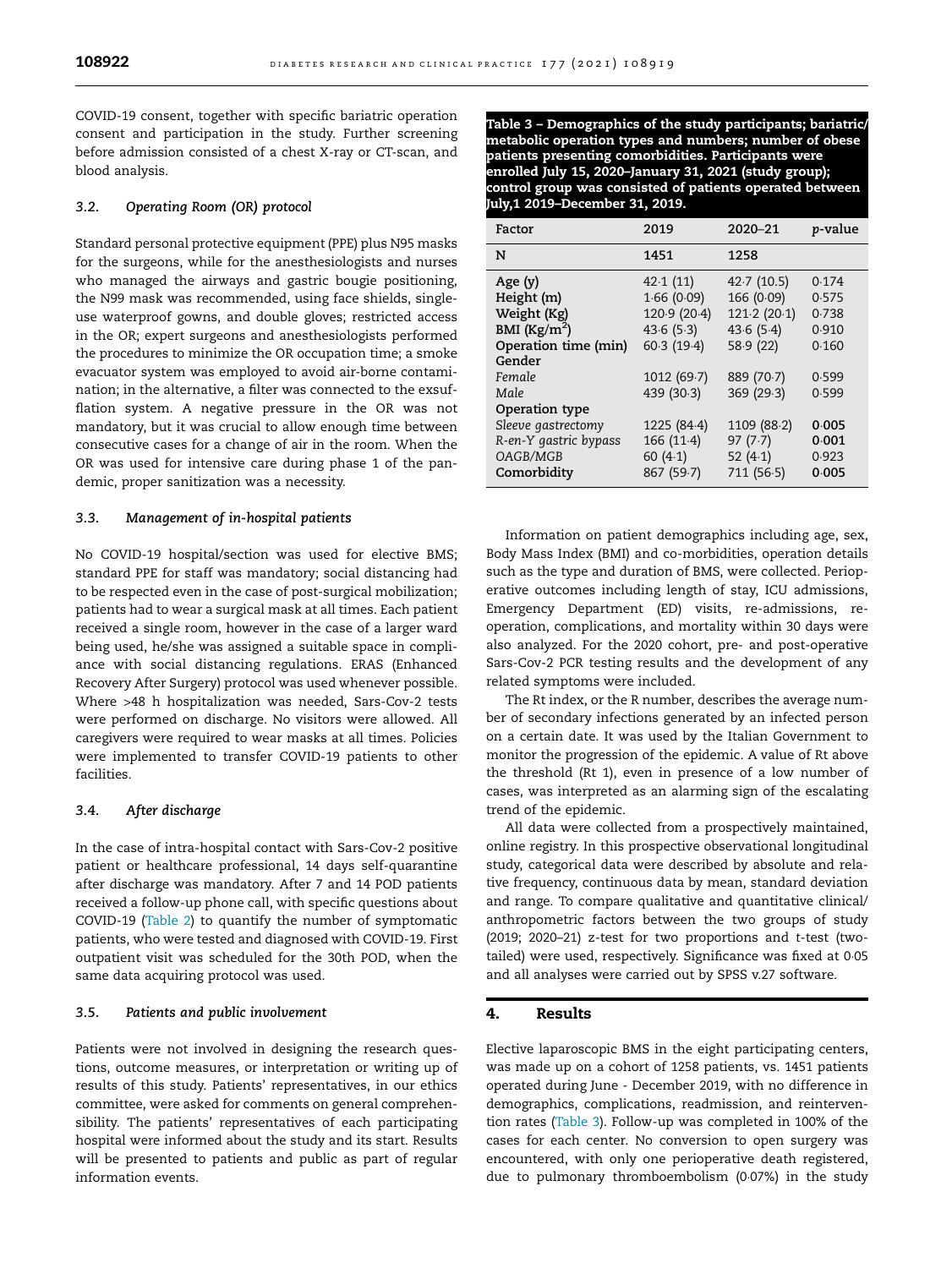#### Table 4 – Comorbidities encountered in both groups of morbid obese patients that undergone bariatric/metabolic surgery during the study period (2020–2021) and control period (2019).

| Comorbidity                               | 2019<br>(n: 1451) | 2020-21<br>(n: 1258) |
|-------------------------------------------|-------------------|----------------------|
| Hypertension                              | 386(26.6)         | 351(27.9)            |
| <b>OSAS</b>                               | 271(18.7)         | 225(17.9)            |
| <b>Diabetes</b>                           | 219(15.1)         | 172(13.7)            |
| Hypothyroidism                            | 32 $(2.1)$        | 34 $(2.7)$           |
| Venous insufficiency                      | 8(0.5)            | 9(0.7)               |
| Hypertriglyceridemia/Hypercholesterolemia | 218 (15)          | 157(12.5)            |
| GERD                                      | 49(3.4)           | 47(3.7)              |
| Hiatal hernia                             | 19(1.3)           | 19(1.5)              |
| Arthropathy                               | 131 (9)           | 100(7.9)             |
| <b>IGT</b>                                | 37(2.5)           | 32(2.5)              |
| Cholelithiasis                            | 0(0)              | 4(0.3)               |
| Hepatic steatosis                         | 51 $(3.5)$        | 35(2.8)              |
| Others                                    | 87(0.6)           | 68 (5.4)             |

Table 5 – Prevalence (expressed as number of Sars-Cov-2 positive cases at the given time point/1000 people) and Regional Rt values (the average number of secondary infections generated by an infected person on a certain date) for the study period. Data was extrapolated according to the date of study initiation (July 1st, 2020) and end (Jan 31st, 2021) according to the participants' origin (province or region). Rt data was only available according to region for the specific time points [\[24,25\].](#page-7-0)

| Province                                                                 | Regional Rt <sup>1, 2</sup>                                                                                                                                                               |                                                                                                                                                                                    | Prevalence $(n/1000)^3$                                       |                                                                    | Overall population <sup>3</sup>                                                                 |
|--------------------------------------------------------------------------|-------------------------------------------------------------------------------------------------------------------------------------------------------------------------------------------|------------------------------------------------------------------------------------------------------------------------------------------------------------------------------------|---------------------------------------------------------------|--------------------------------------------------------------------|-------------------------------------------------------------------------------------------------|
|                                                                          | 29th Jun-5th July 2020                                                                                                                                                                    | 25th Jan-31st Jan 2021                                                                                                                                                             | 1st July 2020                                                 | 31st Jan 2021                                                      |                                                                                                 |
| Torino<br>Rome<br>Pisa<br>Padova<br>Bergamo<br>Milano<br>Bologna<br>Mean | $1.06$ (CI 0.87-1.31)<br>1.07 (CI 0.45-2.05)<br>$1.12$ (CI 0.35-2.9)<br>1.2 (CI 0.39-2.28)<br>$0.92$ (CI $0.66 - 1.26$ )<br>$0.92$ (CI $0.66 - 1.26$ )<br>1.2 (CI 0.76-1.88)<br>$\cdot$ . | 0.82 (CI 0.72-0.99)<br>$0.82$ (CI 0.7-1.06)<br>1.02 (CI 0.87-1.31)<br>$0.65$ (CI 0.58-0.8)<br>0.9 (CI 0.77-1.03)<br>0.9 (CI 0.77-1.03)<br>$0.84$ (CI: $0.72 - 1.06$ )<br>$\cdot$ . | 7.07<br>1.47<br>2.26<br>4.29<br>13.23<br>8.03<br>5.36<br>5.96 | 66.49<br>46.09<br>54.60<br>73.72<br>37.2<br>74.09<br>50.1<br>57.47 | 2,247,780<br>3,997,465<br>411.190<br>921,361<br>1,088,284<br>3,038,420<br>976,243<br>12,680,743 |
| National Mean                                                            | 18th Jun 2020-1st Jul 2020<br>Approx $0.8^5$                                                                                                                                              | 20th Jan-2nd Feb 2021<br>$0.95$ (CI 0.86-1.06) <sup>4</sup>                                                                                                                        | 3.97                                                          | 42.08                                                              | 59,433,744                                                                                      |

group. Sleeve gastrectomy (LSG) was the most common procedure (882%); more LSGs were performed in 2020, while more R-en-Y gastric bypasses were performed in 2019, when statistically compared. All related comorbidities were registered, hypertension, obstructive sleep apnea and diabetes being most frequent, and were more associated in the control group, without showing any significant difference (Table 4).

Eight patients (06%), 6 females/2 males, with a mean BMI 44.1 kg/m<sup>2</sup> ± 4.9, a mean age 37 years ± 6.2, tested positive for Sars-Cov-2, predominantly undergoing LSG. Diagnosis was established after hospital discharge (asymptomatic patients, Sars-Cov-2 swab negative tests), from which only one required admission to the Infective Disease Unit. No complications, no pneumonia, no admission to the ICU, nor mortality relating to Sars-Cov-2 were registered. At the same time, 15 cases of Sars-Cov-2 infections were registered among bariatric healthcare professionals: 5 surgeons, 2 nutritionists, 3 residents, 5 nurses and auxiliaries. All had asymptomatic to mild forms, with no complications registered, and all were submitted to compulsory home quarantine, symptomatic treatment and further testing until a double negative swab test was met. The registered values of Rt index during the study, in the regions of the participating hospitals, as well as national values, are reported in Table 5 [\[24,25\]](#page-7-0).

More grade IIIb Clavien-Dindo complications related to surgery, requiring surgical, endoscopic, or radiological intervention were encountered in 2020–21 compared to 2019, without showing a statistically significant difference (see [Table 6](#page-5-0)). The majority of complications encountered were leaks (5 in the study group vs. 8), bleeding (12 vs. 19), anastomotic bleeding (1 vs. 2,  $p < 0.001$ ). All complications were successfully treated, with no further complications.

#### 5. Discussion

This is the first multicenter, prospective, observational study on the safety and feasibility of BMS during the COVID-19 Italian epidemic, performed during two distinct periods: the socalled phase 2, low incidence phase (June-September 2020), and phase 3 or second wave (October 2020 – January 2021), the latter still ongoing as we proffer this manuscript. As a matter of fact, during the second Italian wave 1,822,841 positive cases were registered vs. 236,134 registered during the first wave of the pandemic. Among over 100,000 Italian vic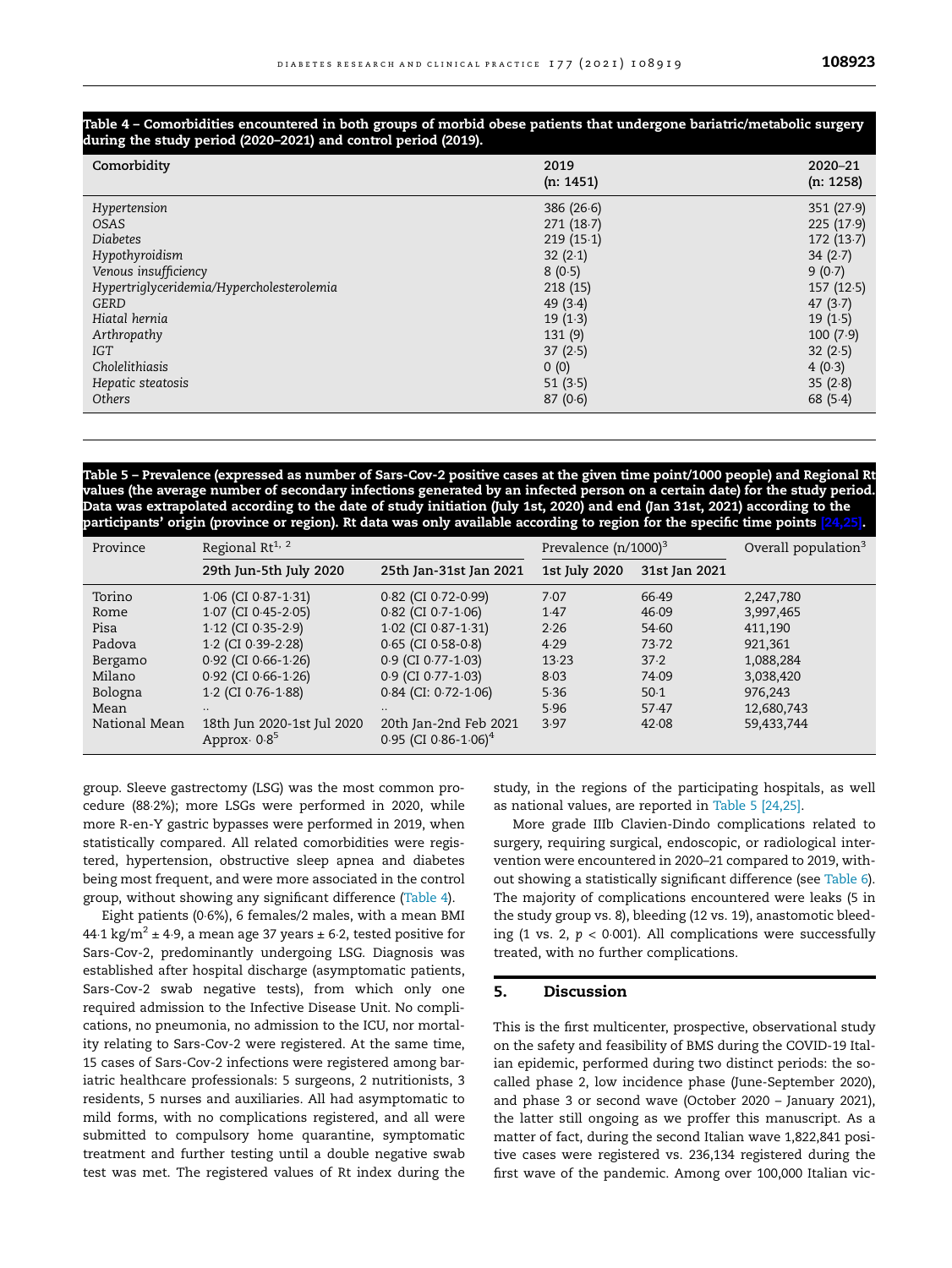<span id="page-5-0"></span>Table 6 – Complications by Clavien-Dindo (CD) classification after bariatric/metabolic procedures; Sars-Cov-2 tested positive patients during the first 30 postoperative days; all adverse events from time of surgery up to 30 POD for all patients, both in the study group (operated between July 2020–January 2021) and control group (operated between July 2019–December 2019).

|                                                | 2019 (n.1451)        | 2020 (n.1258) | <i>p</i> -value |  |  |
|------------------------------------------------|----------------------|---------------|-----------------|--|--|
| Complication by CD classification system grade |                      |               |                 |  |  |
| CD grade I                                     | 8(0.64)<br>21(1.45)  |               | 0.064           |  |  |
| CD grade II                                    | 27(1.86)             | 17(1.35)      | 0.371           |  |  |
| CD grade IIIA                                  | 3(0.21)              | 1(0.079)      | 0.702           |  |  |
| CD grade IIIB                                  | 11(0.76)             | 16(1.27)      | 0.255           |  |  |
| CD grade IVA                                   | 1(0.069)<br>1(0.079) |               | 0.359           |  |  |
| CD grade IVB                                   | 0(0)<br>0(0)         |               | $\mathbf{1}$    |  |  |
| CD grade V                                     | 0(0)<br>1(0.079)     |               | 0.948           |  |  |
| Total                                          | 63 (4.34)            | 44 $(3.50)$   | 0.307           |  |  |
| COVID-19                                       |                      |               |                 |  |  |
| Sars-Cov-2 positive                            | Non tested           | 8(0.6)        | 0.01            |  |  |
| Specific complication                          |                      |               |                 |  |  |
| Leak (sleeve)                                  | 8(0.6)               | 5(0.4)        | 0.646           |  |  |
| Bleeding                                       | 22(1.7)              | 11(1)         | 0.163           |  |  |
| Anastomotic bleeding                           | 2(0.14)              | 1(0.07)       | < 0.001         |  |  |
| Wound infection                                | 6(0.4)<br>6(0.4)     |               | 0.760           |  |  |
| Deep vein thrombosis                           | 1(0.07)              | 1(0.07)       | 0.817           |  |  |
| Pulmonary embolism                             | 0(0)                 | 1(0.07)       | 0.004           |  |  |
| Respiratory                                    | 3(0.2)               | 4(0.3)        | 0.893           |  |  |
| Abscess                                        | 1(0.07)              | 2(0.1)        | 0.692           |  |  |
| Occlusion                                      | 1(0.07)              | 2(0.1)        | 0.692           |  |  |
| Others                                         | 10(1.1)              | 6(0.5)        | 0.130           |  |  |

tims of COVID-19, obesity was identified as a risk factor in 108%, for both genders [\[26\].](#page-7-0)

Nevertheless, resuming elective BMS was mandatory given the uncertainty regarding the effects and duration of the outbreak, combined with the progressive nature of obesity and related conditions, while delaying BMS could have increased the risk of morbidity and mortality in surgical candidates [\[23\]](#page-7-0). The risk of harm during the surgical process, however, is different for each patient, depending on the type and severity of disease and their suitability for BMS. Patients undergoing BMS are not at increased risk of Sars-Cov-2 infection compared to the general surgery population. The 30-day morbidity and mortality following BMS performed during the phase 2–3, with appropriate perioperative protocols, appeared to be similar to the pre-pandemic levels, as shown in a recent retrospective, observational, international cohort study on 2116 adult patients who underwent primary BMS in 133 hospitals from 35 countries [\[27\].](#page-7-0) There were ten (05%) symptomatic cases diagnosed after BMS, similar to the one reported in our study, both before and during the pandemic.

Patients who had BMS would have a decrease in their fat stores, improvement of their comorbidities, and hence make them less susceptible to severe outcomes if they catch Sars-Cov-2 infection [\[28\].](#page-7-0) A nationwide French study was conducted on 8286 individuals with a previous diagnosis of obesity, admitted for COVID-19 between January 1st and May 15th, 2020; 541 patients had a history of BMS [\[15\]](#page-7-0). The need for invasive mechanical ventilation and death occurred in 7% and 3.5% of the BMS group versus 15% and 14.2% of the control group, respectively, so BMS is independently associated with a reduced risk of death and invasive mechanical ventilation.

The restart of elective BMS, performed under strict, updated in-hospital and ambulatory regulations, based on national and international guidelines [\[19–23,29\]](#page-7-0) was analyzed for the first 30 POD Sars-Cov-2 incidence, its mortality, and complications, as well as the perioperative readmission or reoperation rate. Only 8 patients (06%) tested positive for Sars-Cov-2 postoperatively, and diagnosis was established after hospital discharge. The 06% rate Sars-Cov-2 infection at 30 days seems to be related to the family/environment link, without excluding the possibility that infections occurred during the hospitalization, and patients became positive or symptomatic after discharge, at home. Five of these patients were located in North Italy, the area most affected during this pandemic, while the rest are located in Rome metropolitan area, highly affected, as well, during the second wave. No specific conditions were registered for these 8 patients, nor for their morbid obesity or associated conditions. No concomitant patients and health professionals were recorded or could be demonstrated. The 15 healthcare professionals infected were involved in a greater variety of in-hospital and ambulatory activities, not restricted to the bariatric area, and we could not find a direct connection between them and the patients who tested positive after hospital discharge. We consider that infections among patients or personnel were completely unrelated.

There was no difference for bariatric surgery's complications, perioperative readmission or reoperation rate between the 2 analyzed periods, except for anastomotic bleedings and postoperative pulmonary embolism (only one event registered in 2020). The lower number of procedures performed in 2020 in the eight centers (135% reduction compared to 2019, without reaching a significant cutoff) is easy to comprehend: all the involved centers faced serious difficulties in this period, determined by the reduction in available ORs, allocated hospital admissions, more complicated in-hospital patients management. Additionally, all centers faced tempo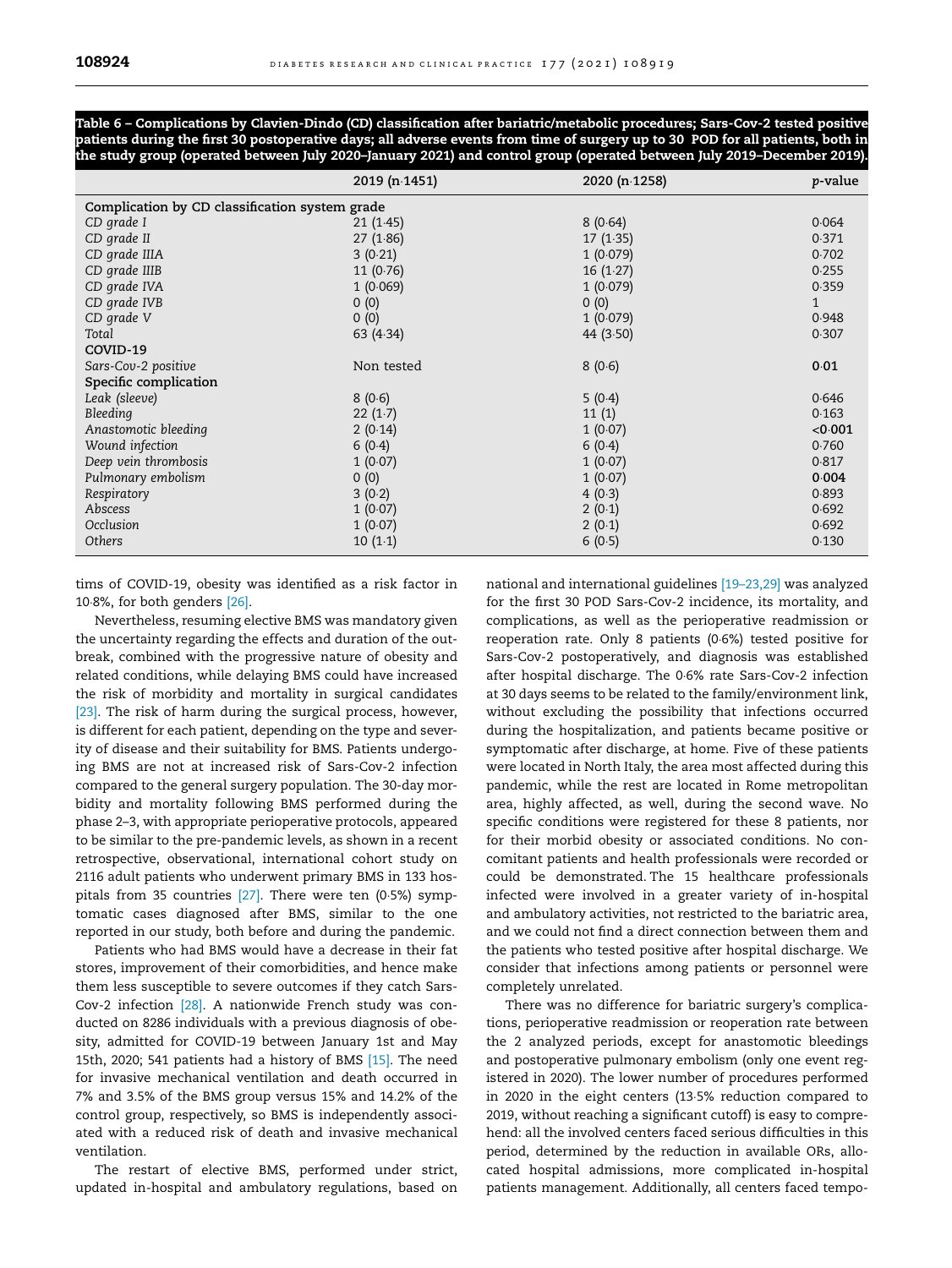<span id="page-6-0"></span>rary closure (for 2–3 weeks or even more) during the second wave of the pandemic (October 20 – January 21). Nevertheless, the cohorts were similar, with no difference in characteristics.

This is the first multicenter prospective observational study, on a large scale, demonstrating the safety of elective BMS in selected patients when strict protective protocols are adopted. The results of the present study, first to our knowledge in Europe, demonstrate that the bariatric surgical program can guarantee a safe standard of care for selected bariatric patients, thus, avoiding the postponement of surgical treatment. On the basis of the current epidemiological data in Italy we consider that maintaining strict protective protocols, the vaccination of the professional and the priority of vaccination of the obese patients as fragile subpopulation can guarantee a safe standard of care, thereby, avoiding a further BMS suspension. Continuing to deliver surgical treatment to the obese population represents a preventive and protective strategy in the long term. The selection of the patients in our study excluded super-super-obese and estimated time-consuming procedures to minimize the need for postoperative ICU. At least in our country a balance between hospital resources and severely obese patients was needed, allowing a safe delivery of surgical care even during the second wave. The results of the present study allow patients, on waiting list, to be informed about the risk of Sars-Cov-2 infection after surgery and add data to the informed consent. A significant cooperation between hospital governance and professionals, helped in achieving these results. Respect of the protocols, the monitoring of the local epidemiological events, and the resilience of the multidisciplinary team are our key points.

#### 6. Conclusions

The selection criteria of the patients, the strict, protective protocols adopted by the participating hospitals allowed the prevention of in-hospital Sars-Cov-2 infection and guaranteed a safe resumption of bariatric surgery, with a view to continuing the fight against obesity during the outbreak. Considering the pandemic situation and Italian epidemiology, the present data support the weight loss surgery program, not only, in Italy but worldwide. The vaccination of health professionals, telemedicine, in-hospital protective and preventive tools, enhance the safe profile of bariatric surgery, considering that obesity, per se, represents a negative prognostic factor in case of Sars-Cov-2 infection.

## 7. Data sharing

The metadata will be available through the dedicated online platform https://test-3mstudy.pantheonsite.io/user/login and will be available for secondary analysis once the study has completed.

#### CRediT authorship contribution statement

Gianfranco Silecchia: Conceptualization, Funding acquisition, Methodology, Investigation, Resources, Supervision, Writing - review & editing. Cristian E. Boru: Project adminis-

tration, Data curation, Formal analysis, Methodology, Software, Visualization, Validation, Writing - original draft, Writing - review & editing. Giuseppe Maria Marinari: Resources, Validation. Paolo Gentileschi: Data curation, Resources, Validation, Writing - review & editing. Mario Morino: Resources, Validation. Stefano Olmi: Resources, Validation. Mirto Foletto: Resources, Validation, Writing - review & editing. Paolo Bernante: Resources, Validation. Riccardo Morganti: . Carlo Tascini: Conceptualization, Validation. Marco Anselmino: Conceptualization, Resources, Validation, Writing - review & editing. RESTART group: Resources and data collection.

## Role of the funding source

The funder of the study had no role or support in the study design, data collection, data analysis, data interpretation, or writing of the report.

#### RESTART group

Resources and data collection.

## Declaration of Competing Interest

The authors declare that they have no known competing financial interests or personal relationships that could have appeared to influence the work reported in this paper.

## Acknowledgments

The study was partially funded, unconditionally, by a research grant from Johnson & Johnson Medical, Ethicon Division, that was used exclusively for database creation and maintenance, data collecting. This funding source had no role or support in the study design, data collection, data analysis, data interpretation, or writing of the report.

We would like to thank all the staff supporting study delivery at participating sites and all participants for their ongoing commitment and contributions to this study. We also thank Alexandru Berendei, Bucharest, Romania, IT specialist, developer & manager of the dedicated online platform and to Dr. Alberto Di Biasio, data manager.

#### REFERENCES

- [1] Lazaridis II, Kraljević M, Schneider R, et al. The Impact of the COVID-19 Pandemic on Bariatric Surgery: Results from a Worldwide Survey. Obes Surg 2020;30(11):4428–36. [https://doi.](https://doi.org/10.1007/s11695-020-04830-8) [org/10.1007/s11695-020-04830-8.](https://doi.org/10.1007/s11695-020-04830-8) Collaborators, Epub 2020 Jul 11.
- [2] Brindle ME, Gawande A. Managing COVID-19 in Surgical Systems. Ann Surg 2020;272(1):e1–2. [https://doi.org/10.1097/](https://doi.org/10.1097/SLA.0000000000003923) [SLA.0000000000003923](https://doi.org/10.1097/SLA.0000000000003923).
- [3] Aminian A, Tu C. Association of Bariatric Surgery with Clinical Outcomes of SARS-CoV-2 Infection: a Systematic Review and Meta-analysis in the Initial Phase of COVID-19 Pandemic. Obes Surg 2021:1–7. [https://doi.org/10.1007/](https://doi.org/10.1007/s11695-020-0521-9) [s11695-020-0521-9](https://doi.org/10.1007/s11695-020-0521-9). Epub ahead of print.